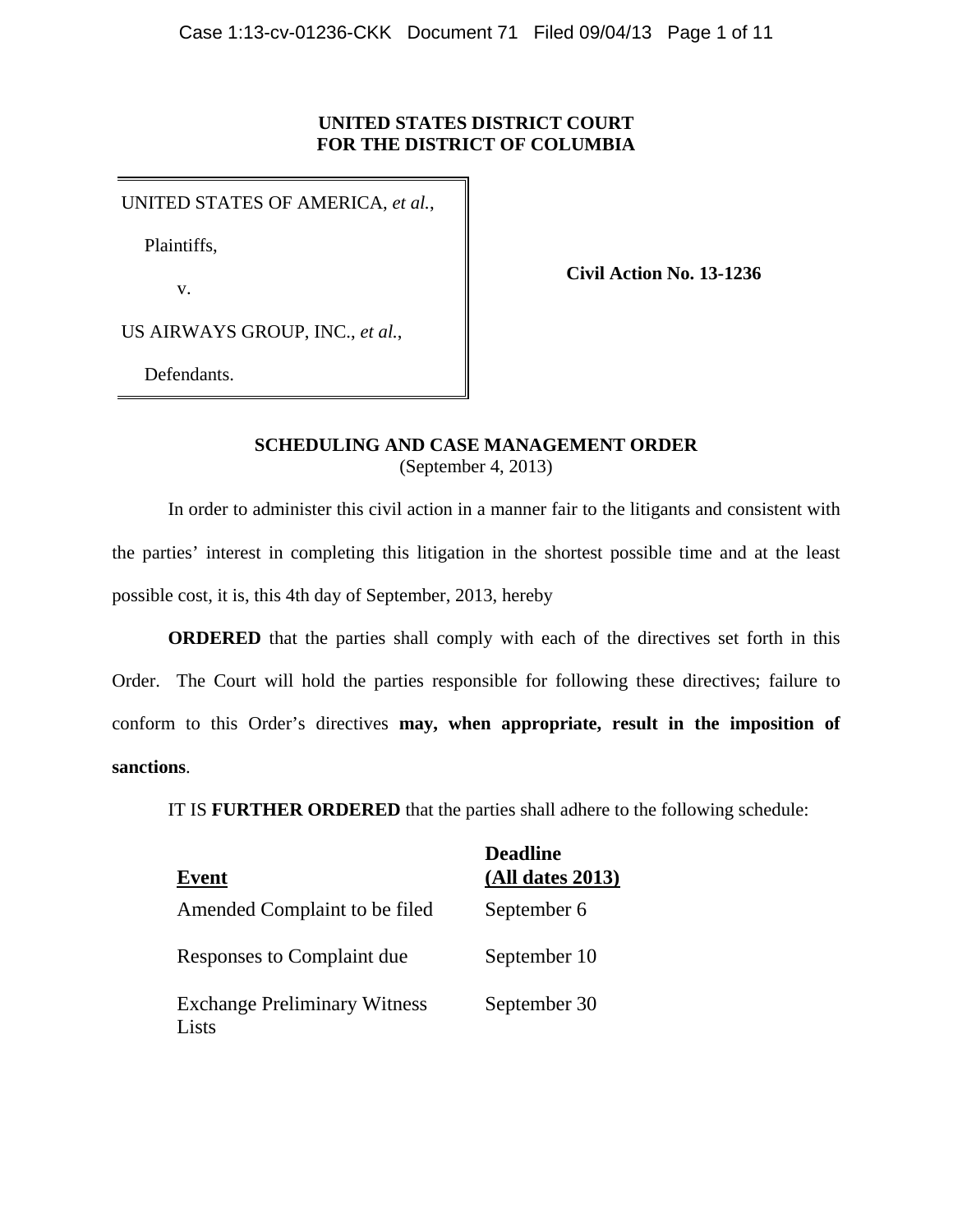| Event                                                             | <b>Deadline</b><br><u>(All dates 2013)</u> |
|-------------------------------------------------------------------|--------------------------------------------|
| <b>Status Hearing</b>                                             | October 1                                  |
| (Parties' joint submission due<br>September 30, noon)             |                                            |
| <b>Close of Fact Discovery</b>                                    | October 25                                 |
| <b>Plaintiffs' Expert Disclosures</b>                             | October 25                                 |
| <b>Final Deadline for Requests</b><br>for Admissions to be served | October 30                                 |
| Defendants' Expert<br><b>Disclosures</b>                          | November 8                                 |
| Supplemental and/or Rebuttal<br><b>Expert Reports</b>             | November 15                                |
| Close of Expert Discovery                                         | November 20                                |
| First day of trial                                                | November 25                                |

# **Other Provisions:**

1. **Service of the Complaint**. In this action, counsel for Defendants, acting on behalf of Defendants, have accepted service of the Complaint and have waived formal service of a summons.

2. **Discovery Conference**. The parties' prior consultations and submission of this stipulated Order relieve the parties of their duty under Fed. R. Civ. P. 26(f) and the Local Rules to confer further about scheduling and a discovery plan.

3. **Completion of Transaction**. Defendants have agreed that they will not consummate or otherwise complete their planned merger until seven days after this Court enters a final and appealable order from the trial commencing November 25, 2013.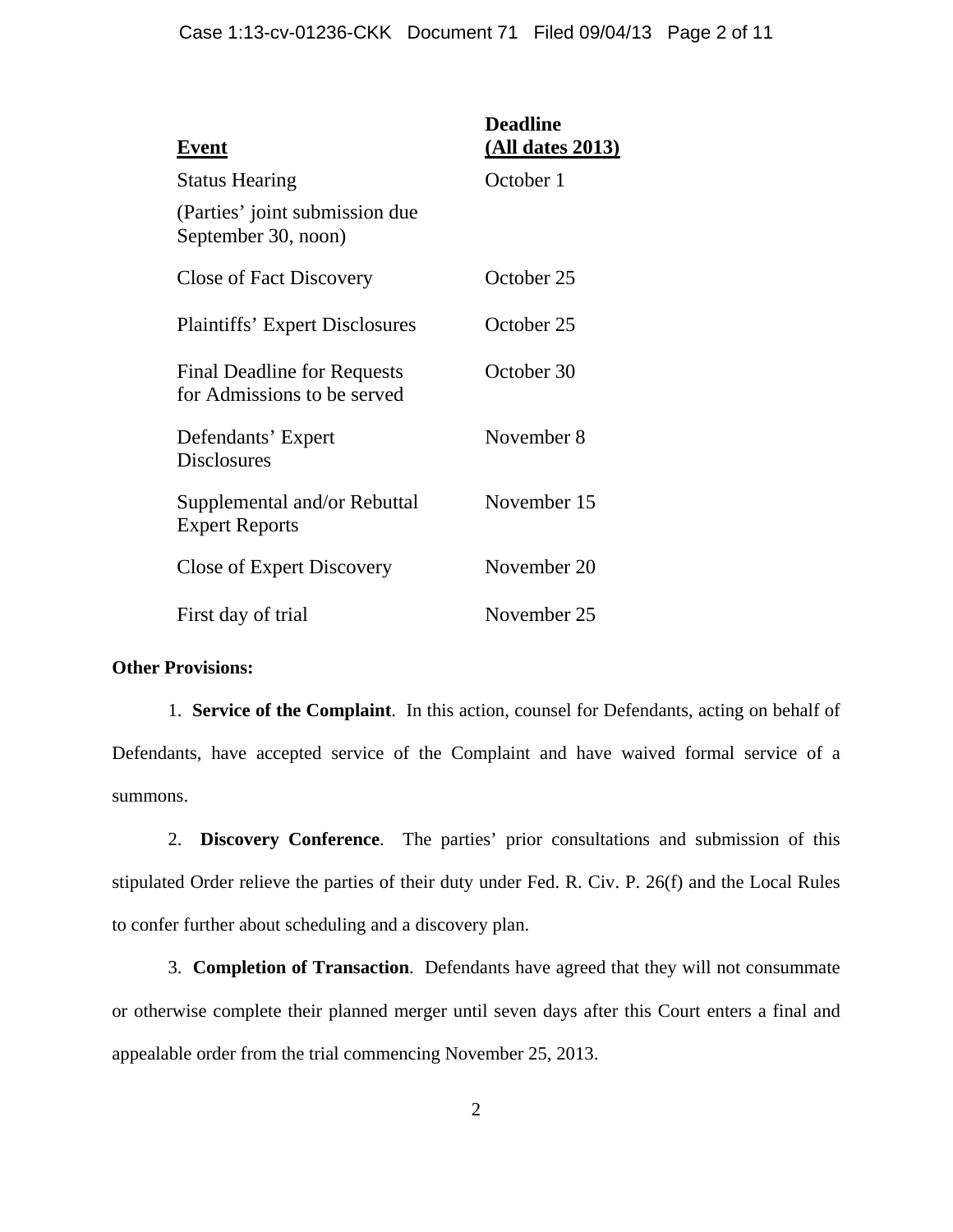#### Case 1:13-cv-01236-CKK Document 71 Filed 09/04/13 Page 3 of 11

4. **Appointment of Special Master**. The parties agree to the appointment of the Honorable Richard A. Levie (ret.) to serve as Special Master to oversee discovery in this action. The Court will issue a separate Order outlining the scope of his responsibilities and authority.

5. **Initial Disclosures**. In light of Defendants' prior submissions to the DOJ, Defendants fulfill all obligations with respect to initial disclosures by providing the information required under Fed. R. Civ. P.  $26(a)(1)(A)(i)$ . Plaintiffs too will provide the information required under Fed. R. Civ. P. 26(a)(1)(A)(i) and further agree to satisfy their obligations under Fed. R. Civ. P.  $26(a)(1)(A)(ii)$  by producing to the Defendants by August 30, 2013, all civil investigative demands issued to non-parties during the course of Plaintiffs' investigation into Defendants' proposed merger, and producing all documents obtained from non-parties pursuant to those demands as soon as practical under applicable law and court orders. This Paragraph does not require the production of any party's attorney work product, factual information learned in nonparty interviews, confidential attorney-client communications, communications with or information provided to any potentially or actually retained expert, or materials subject to the deliberative-process privilege, or any other privilege. The parties shall complete initial disclosures under Fed. R. Civ. P.  $26(a)(1)(A)(i)$  on September 10, 2013, and shall complete initial disclosures under Fed. R. Civ. P.  $26(a)(1)(A)(ii)$  on September 12, 2013, or as otherwise permitted by court order.

### 6. **Discovery**.

A. *Interrogatories*: Plaintiffs (collectively) shall be permitted to propound up to 10 interrogatories (including subparts) to each Defendant. Defendants (collectively) shall be permitted to propound up to 15 interrogatories (including subparts) to Plaintiffs collectively.

3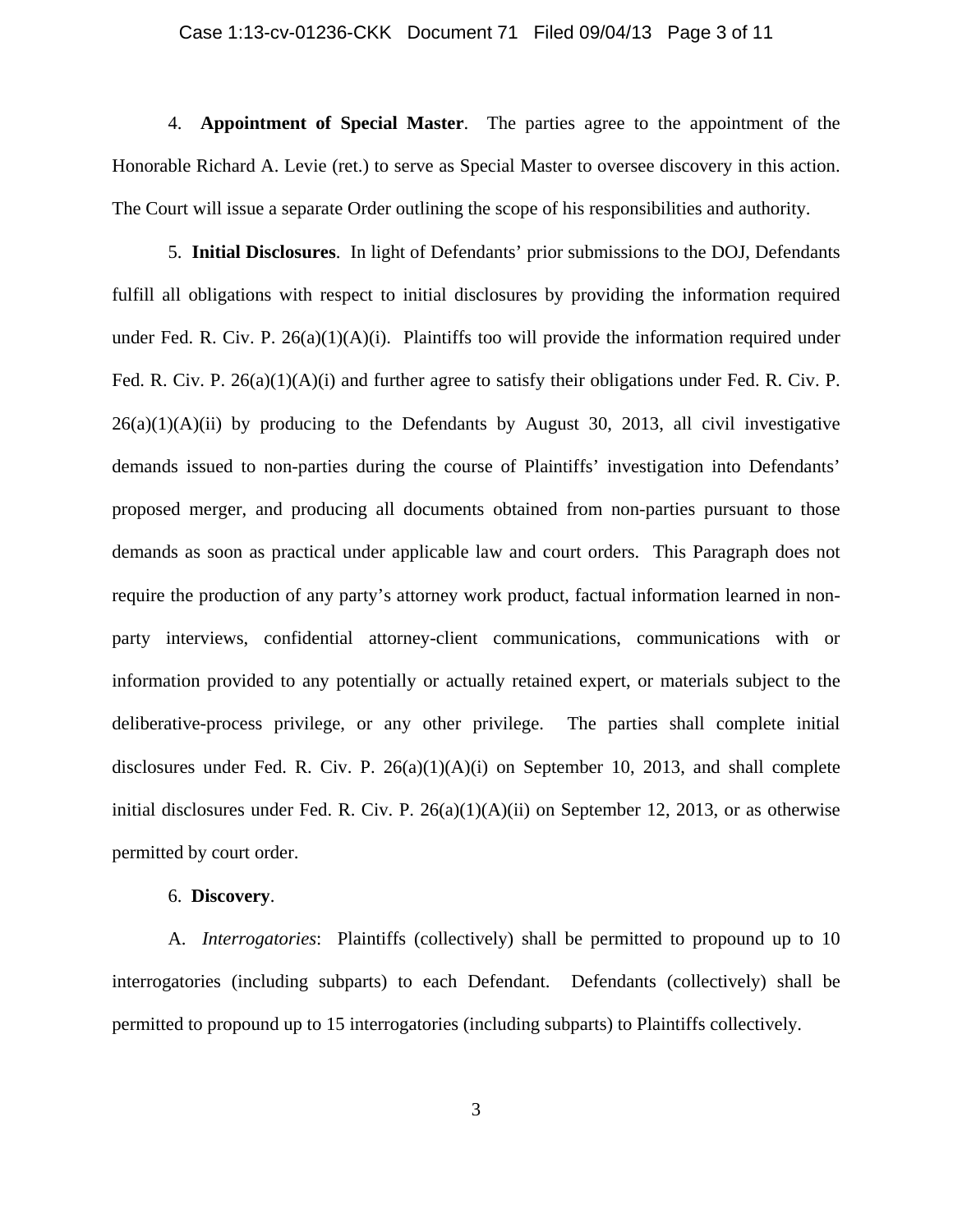### Case 1:13-cv-01236-CKK Document 71 Filed 09/04/13 Page 4 of 11

B. *Requests for Admission*: Plaintiffs (collectively) shall be permitted to serve up to 15 requests for admission on Defendants. Defendants (collectively) shall be permitted to serve the same number on Plaintiffs.

 C. *Requests for Production*: There shall be no limit on the number of requests for the production of documents that may be served by the parties.

D. *Written Responses*: The parties have agreed to respond in writing to written discovery requests served upon one another within 20 days of service, not 30 as contemplated by the Fed. R. Civ. P. The parties agree they will produce documents 20 days after service of a document request. If a party believes a particular request is so broad or burdensome that it cannot complete production in 20 days, it shall meet and confer before the 20-day deadline, begin producing documents in 20 days, and, if necessary, seek relief from the Special Master. Both parties agree to produce documents on a rolling basis where feasible.

E. *Authenticity / Admissibility*: The parties shall meet and confer in good faith regarding the authentication or admissibility of documents, data, or other evidence.

F. *Data Compilations*: In response to any requests for data or data compilations, the parties shall meet and confer in good faith and, if appropriate, make employees knowledgeable about the content, storage, and production of data available for informal consultations during a meet-and-confer process. To the extent that either party needs such information for evidentiary purposes, that party shall serve formal process. The informal consultations contemplated by this provision shall not constitute admissible evidence.

G. *Depositions of Fact Witnesses*: Plaintiffs (collectively) shall be entitled to notice up to forty (40) depositions. Defendants (collectively) shall be permitted to notice up to the same number. A notice of a deposition of a party to be taken pursuant to Fed. R. Civ. P. 30(b)(6) shall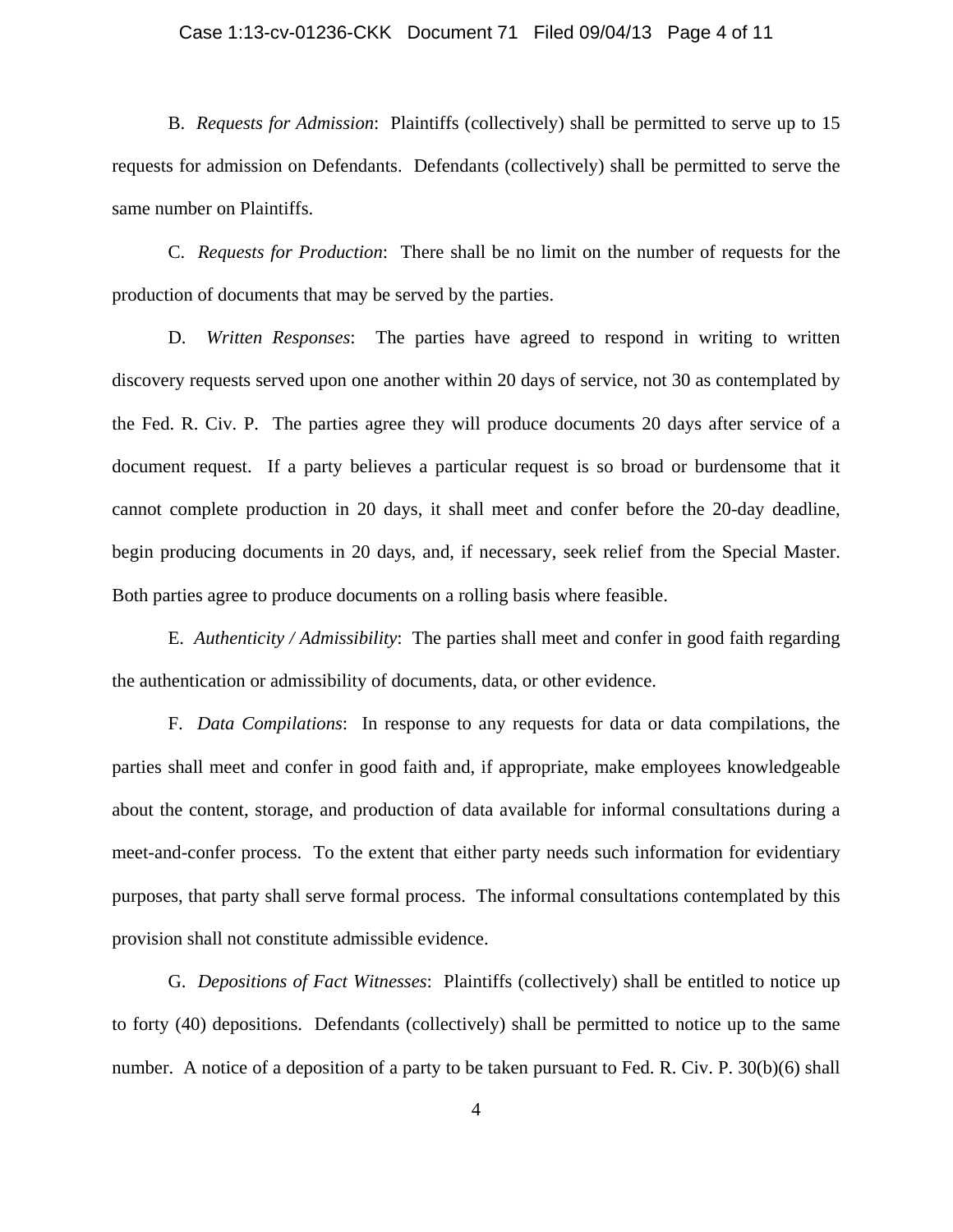### Case 1:13-cv-01236-CKK Document 71 Filed 09/04/13 Page 5 of 11

be limited to a reasonable and related set of issues on a single topic, and shall count as one deposition regardless of the number of witnesses produced to testify.

Party witnesses shall be made available for deposition upon seven days' notice. Party witnesses must be made available on the date the deposition is noticed or on a date within three business days of the date noticed absent agreement of the parties or relief from the Special Master.

Plaintiffs may further depose party witnesses whose investigative depositions were taken during the Investigation, and the mere fact that such individuals' depositions were taken during the investigation may not be used as a basis to object to their deposition during the litigation.

During non-party depositions, the non-noticing party shall receive at least two hours of examination time. If the non-party deposition is noticed by both parties then time shall be divided equally.

 If a party serves on a non-party a subpoena for the production of documents or electronically stored information and a subpoena commanding attendance at a deposition, the scheduled deposition date must be at least 7 days after the original return date for the document subpoena absent good cause shown.

7. **Nationwide Service of Trial Subpoenas**. To assist the parties in planning discovery, and in view of the geographic dispersion of potential witnesses in this action outside this District, the parties shall be permitted, pursuant to 15 U.S.C. § 23, to issue trial subpoenas that may run into any other federal district requiring witnesses to attend this Court. The availability of nationwide service of process, however, does not make a witness who is otherwise "unavailable" for purposes of Fed. R. Civ. P. 32 and Fed. R. Evid. 804 available under those rules.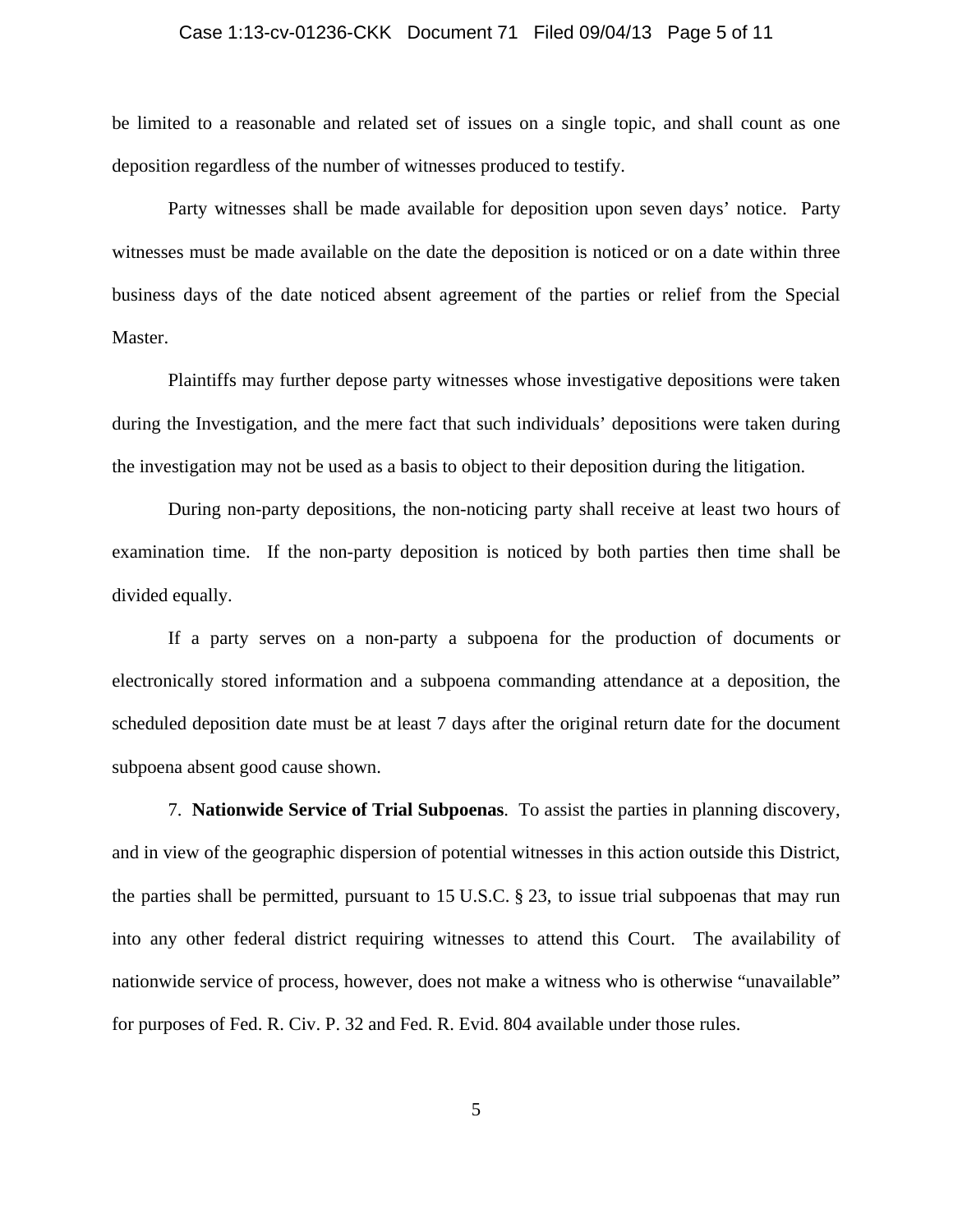#### Case 1:13-cv-01236-CKK Document 71 Filed 09/04/13 Page 6 of 11

8. **Discovery of Confidential Information**. Discovery and production of confidential information shall be governed by the Stipulated Protective Order Concerning Confidentiality, entered by the Court on August 30, 2013, and a copy of the Order shall be included with any discovery requests, notices, or subpoenas directed to non-parties.

9. **Preliminary Trial Witness Lists**. The parties shall exchange preliminary trial witness lists. These lists are non-binding and are meant to assist the parties to timely complete discovery.

10. **Expert Witness Disclosures and Depositions**. Expert disclosures shall be governed by Fed. R. Civ. P. 26, except as modified by this Order. Expert disclosures, including each party's expert reports, shall comply with the requirements of Fed. R. Civ. P. 26(a)(2), except that neither side must preserve or disclose the following documents or materials:

- a. any form of oral or written communication, correspondence, or work product shared between any of the parties' counsel and their expert(s), between testifying and non-testifying experts, between non-testifying experts, or between testifying experts;
- b. any form of oral or written communication, correspondence, or work product shared between an expert(s) and persons assisting the expert;
- c. expert's notes, except to the extent that the notes reflect facts or assumptions relied upon by the expert in the opinions contained in his or her final report;
- d. drafts of expert reports, analyses, or other work product; or
- e. data formulations, data runs, data analyses, or any database-related operations not relied upon by the expert in the opinions contained in his or her final report.

The parties shall disclose the following materials with all expert reports:

a. list by Bates number of all documents relied on by the testifying expert(s); and, except for documents or materials exempted from disclosure by subsections a.-e. in the preceding paragraph, copies of any materials relied on by the testifying expert(s) that were not previously produced and are not readily available publicly; and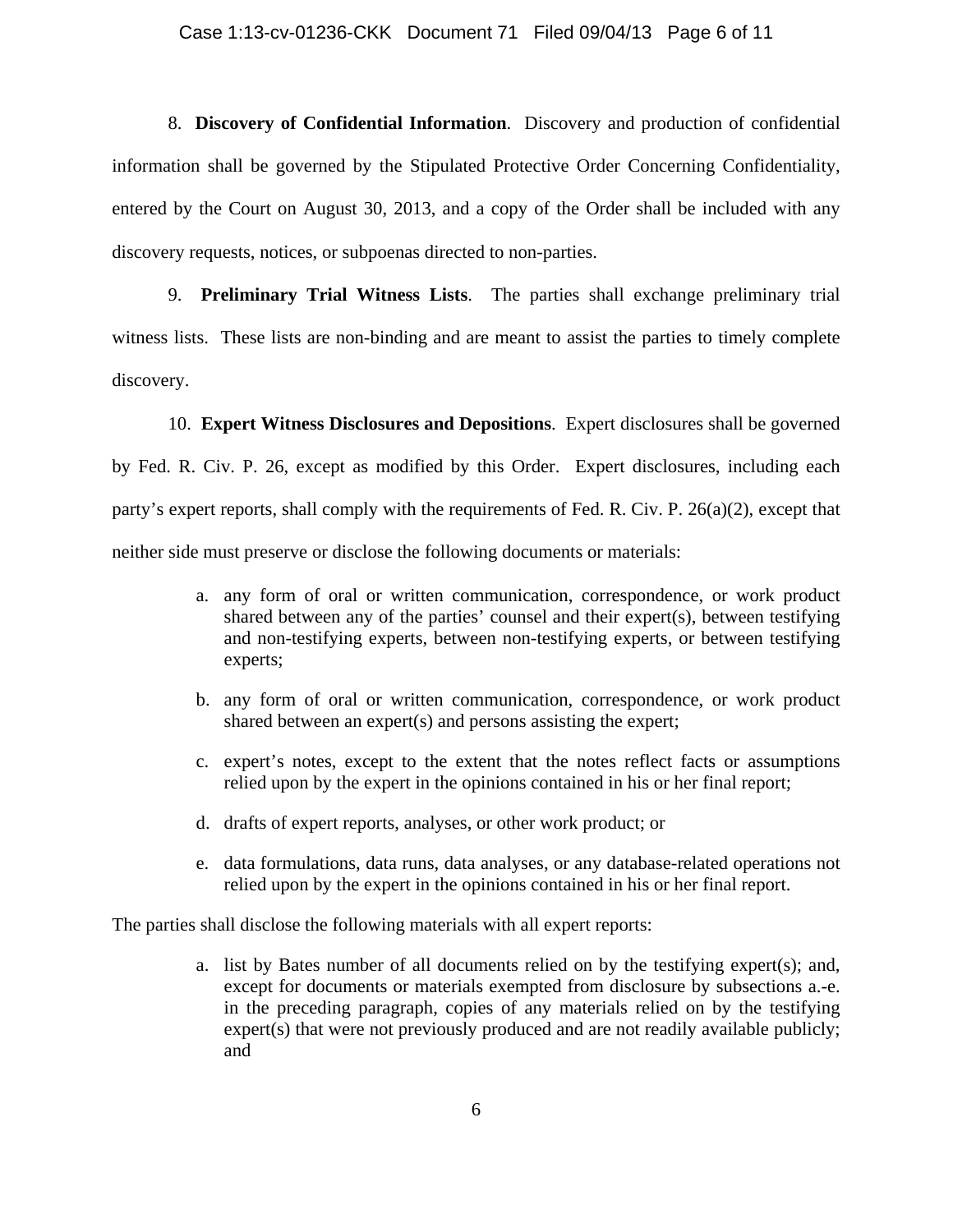b. for any calculations appearing in the report, all data and programs underlying the calculation, including all programs and codes necessary to recreate the calculation from the initial ("raw") data files, and any intermediate files.

Depositions of each side's experts may be conducted after the disclosure of all expert reports and materials and must be completed by the close of expert discovery.

11. **Service of Pleadings and Discovery on Other Parties**. Service of all pleadings, discovery requests, including Rule 45 subpoenas for testimony or documents, and delivery of all correspondence in this matter shall be made by email, except when the volume of attachments requires overnight delivery of the attachments or personal delivery, in which case service shall be made to the following individuals designated by the parties (including principal designees) for each side noted below:

For Plaintiff United States of America:

Ryan Danks Kate Mitchell-Tombras Patrick Hallagan Department of Justice Antitrust Division Transportation, Energy, and Agricultural Section 450 5th Street Northwest, Suite 8000 Washington, DC 20530 ryan.danks@usdoj.gov katharine.mitchell@usdoj.gov f.patrick.hallagan@usdoj.gov Ph. (202) 305-0128 (Mr. Danks)

For Plaintiff States:

Mark Levy Assistant Attorney General Office of the Attorney General of Texas 300 W. 15th Street, 7th Floor Austin, Texas 78701 mark.levy@texasattorneygeneral.gov Ph: (512) 936-1847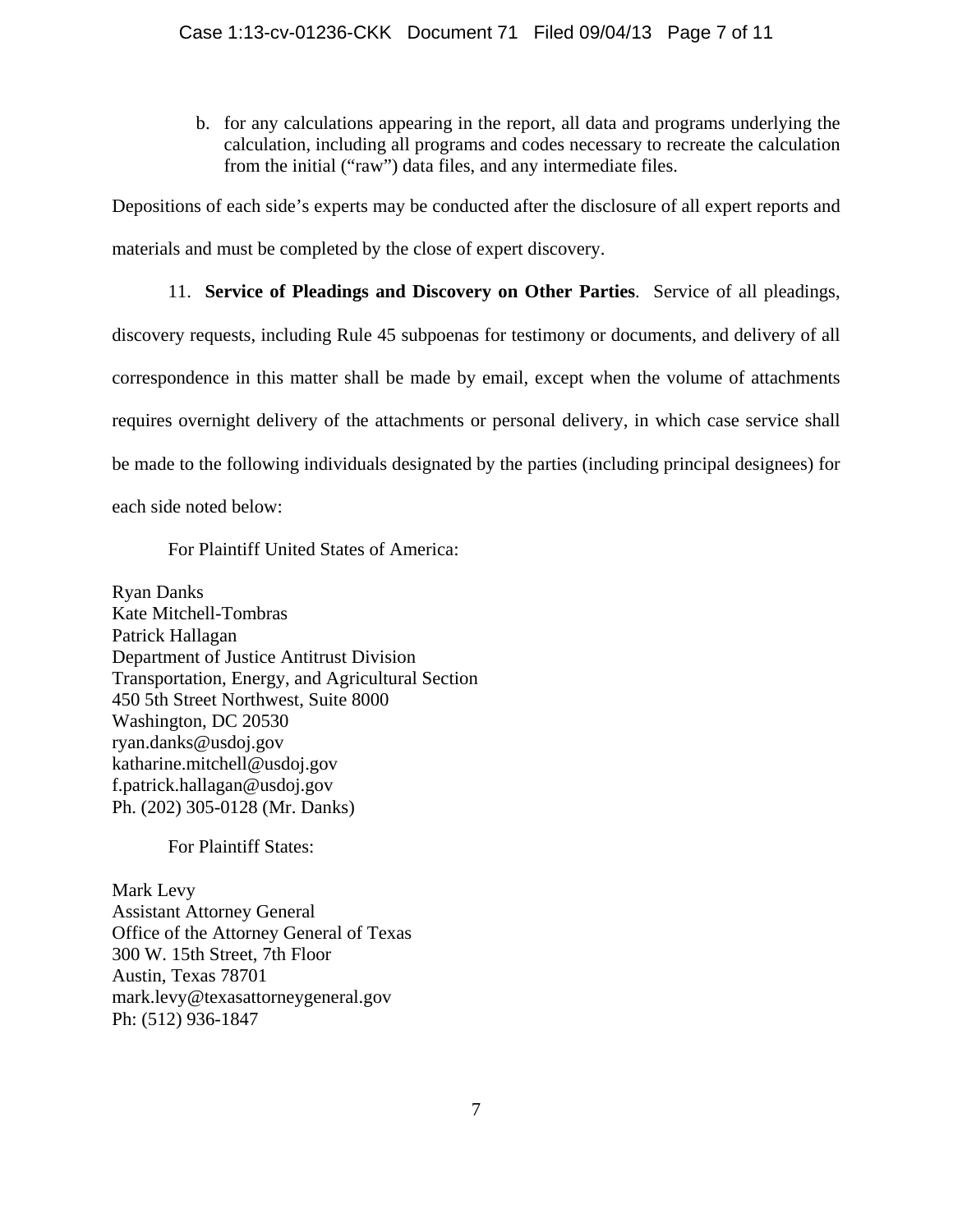For Defendant US Airways Group, Inc.:

Kenneth R. O'Rourke Robert M. Swerdlow Courtney Dyer O'MELVENY & MYERS LLP 1625 Eye Street, N.W. Washington, D.C. 20006 korourke@omm.com rswerdlow@omm.com cdyer@omm.com Ph. (202) 383-5215 (Ms. Dyer)

### For Defendant AMR Corporation:

John M. Majoras Rosanna K. McCalips JONES DAY 51 Louisiana Ave. NW Washington D.C. 20001 jmmajoras@JonesDay.com rkmccalips@JonesDay.com Ph. (202) 879-3898 (Ms. McCalips)

For purposes of calculating discovery response times under the Federal Rules, electronic delivery at the time the email was received shall be treated in the same manner as hand delivery at that time. However, for any service other than service of court filings, email service that is delivered after 6:00 pm Eastern Time shall be treated as if it was served the following business day.

 Any productions made by parties to other parties shall be made pursuant to the formats used for productions in response to the Plaintiff United States' Requests for Additional Information issued on March 4, 2013, except for non-party material obtained in response to subpoenas, which shall be treated as described below. A party serving a subpoena on a nonparty for the production of documents, including electronically stored information, need not provide advance notice of the subpoena to the other parties.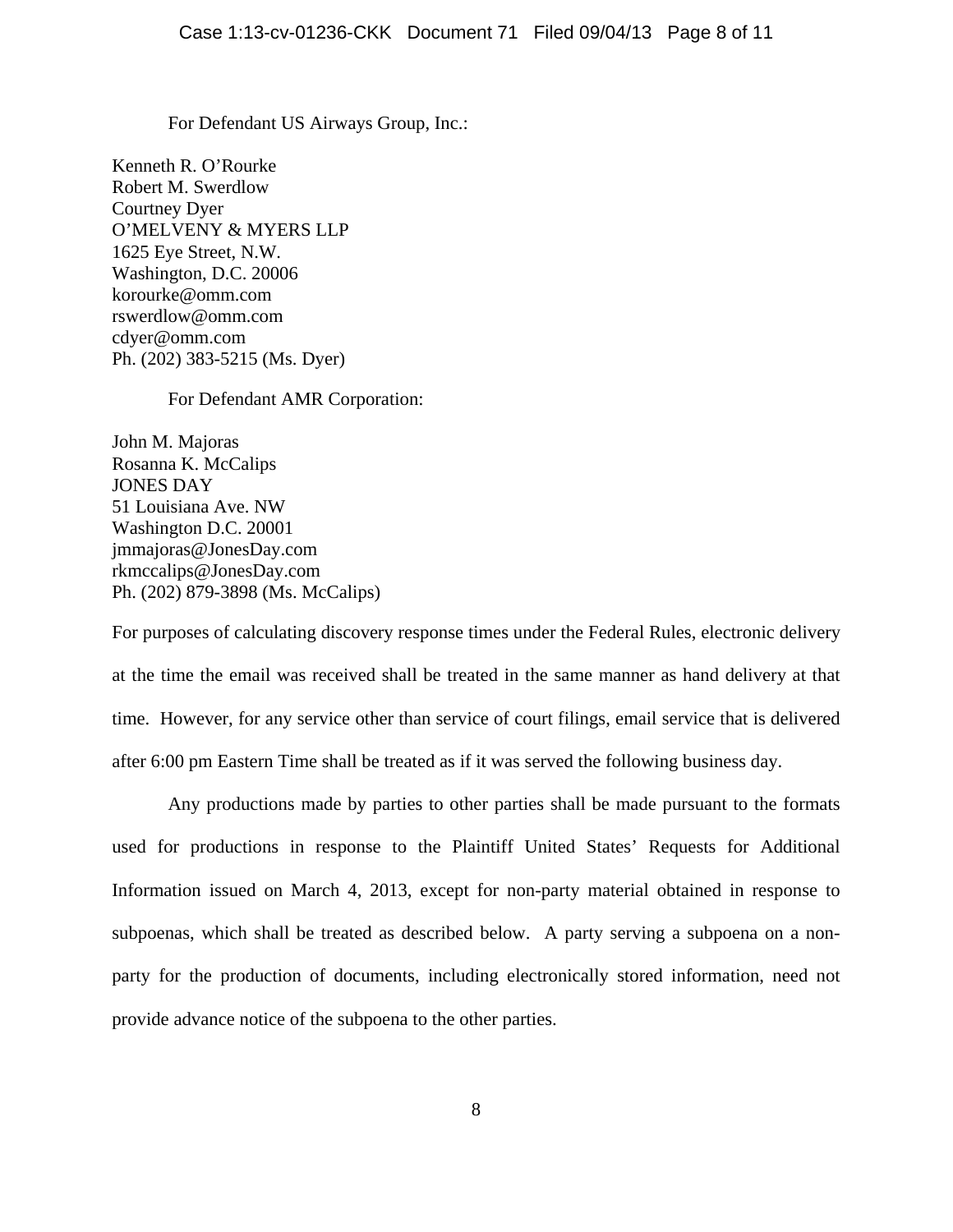### Case 1:13-cv-01236-CKK Document 71 Filed 09/04/13 Page 9 of 11

Each side shall copy and produce materials obtained in discovery, in the format they were received, from any non-party to the other side, within three business days after receipt by the party initiating the discovery request; except that if a non-party produces documents or electronic information that are not Bates-stamped, the party receiving the documents may Bates-stamp them before producing a copy to other parties, and shall produce the documents or electronic information in a timeframe appropriate to the volume and complexity of the files received.

Service of materials too voluminous to be emailed shall be delivered to Plaintiffs:

Ryan Danks Trial Attorney United States Department of Justice 450 Fifth Street Northwest, Suite 8000 Washington, DC 20530 (20001 for courier and overnight deliveries) Ph: (202) 305-0128

with a duplicate copy to:

Mark Levy Assistant Attorney General Office of the Attorney General of Texas  $300 \text{ W.} 15^{\text{th}}$  Street,  $7^{\text{th}}$  Floor Austin, Texas 78701 Ph: (512) 936-1847

Service of materials too voluminous to be emailed shall be delivered to Defendants:

For Defendant US Airways Group, Inc.:

Kenneth R. O'Rourke Robert M. Swerdlow Courtney Dyer O'MELVENY & MYERS LLP 1625 Eye Street, N.W. Washington, D.C. 20006 korourke@omm.com rswerdlow@omm.com cdyer@omm.com Ph. (202) 383-5215 (Ms. Dyer)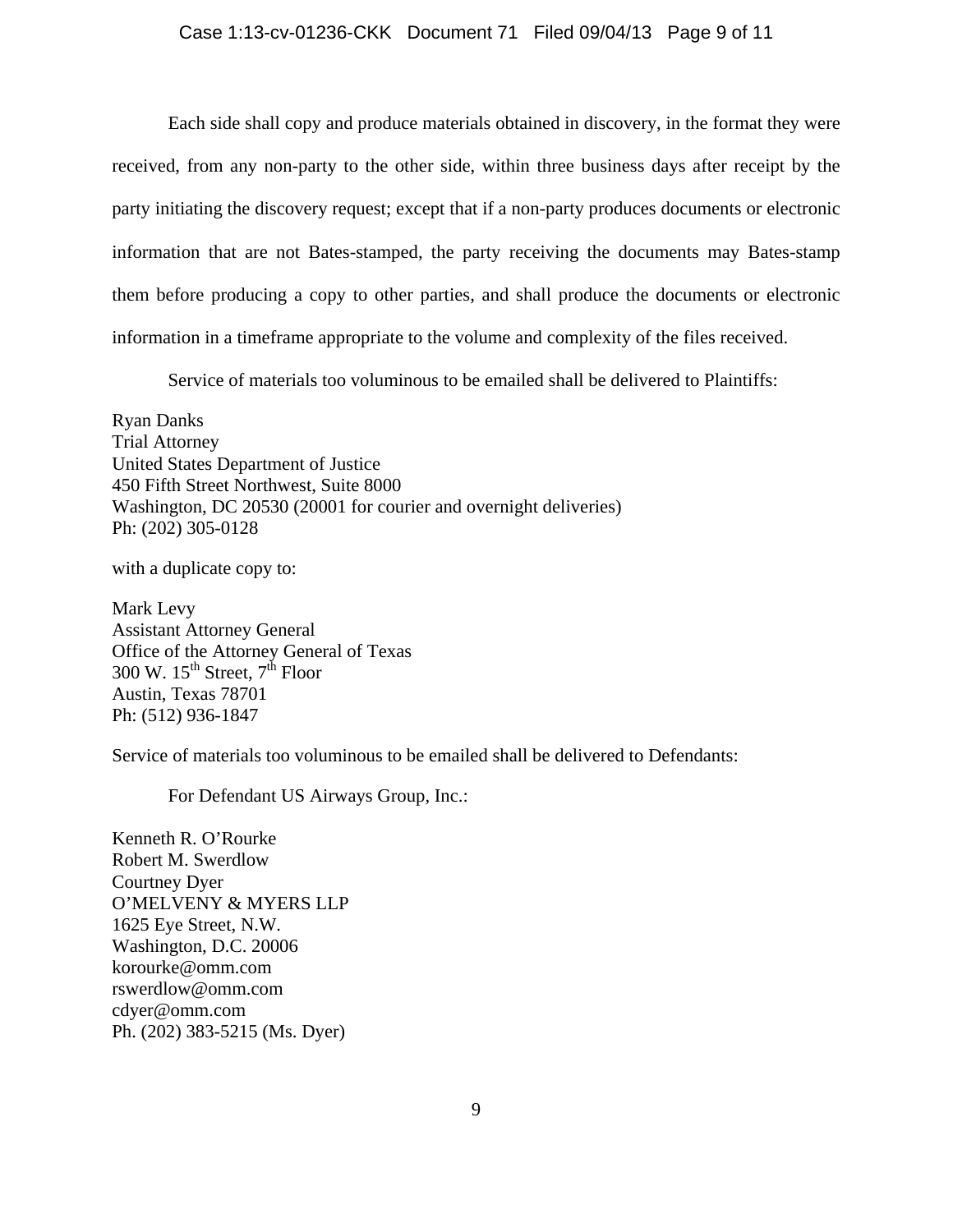For Defendant AMR Corporation:

John M. Majoras Rosanna K. McCalips JONES DAY 51 Louisiana Ave. NW Washington D.C. 20001 jmmajoras@JonesDay.com rkmccalips@JonesDay.com Ph. (202) 879-3898 (Ms. McCalips)

or by alternative arrangement.

12. **Pre-Trial Order and Exhibit Lists**. On or before October 25, 2013, the parties shall negotiate the timing, method, and manner of the exchange of exhibit lists and objections and deposition designations, objections and counter-designations, and objections and countercounter designations.

13. **Evidentiary Presumptions**. Documents produced by nonparties from their own files shall be presumed to be authentic within the meaning of Fed. R. Evid. 901. Any good faith objection to a document's authenticity must be provided at the same time as other objections to intended trial exhibits. If the opposing side serves a specific good-faith written objection to the document's authenticity, the above presumption will no longer apply to that document and the parties will promptly meet and confer to attempt to resolve any objection. Any objections that are not resolved through this means or the discovery process will be resolved by the Court.

14. **Demonstrative Exhibits**. Demonstrative exhibits, other than those to be used by experts, do not need to be included on exhibit lists, but unless otherwise agreed or ordered, need to be provided to trial counsel for the parties at least 24 hours before any such exhibit may be introduced, or otherwise used, at trial. However, (1) text-only handouts and PowerPoint slides and (2) demonstratives created in court need not be pre-disclosed to the opposing party.